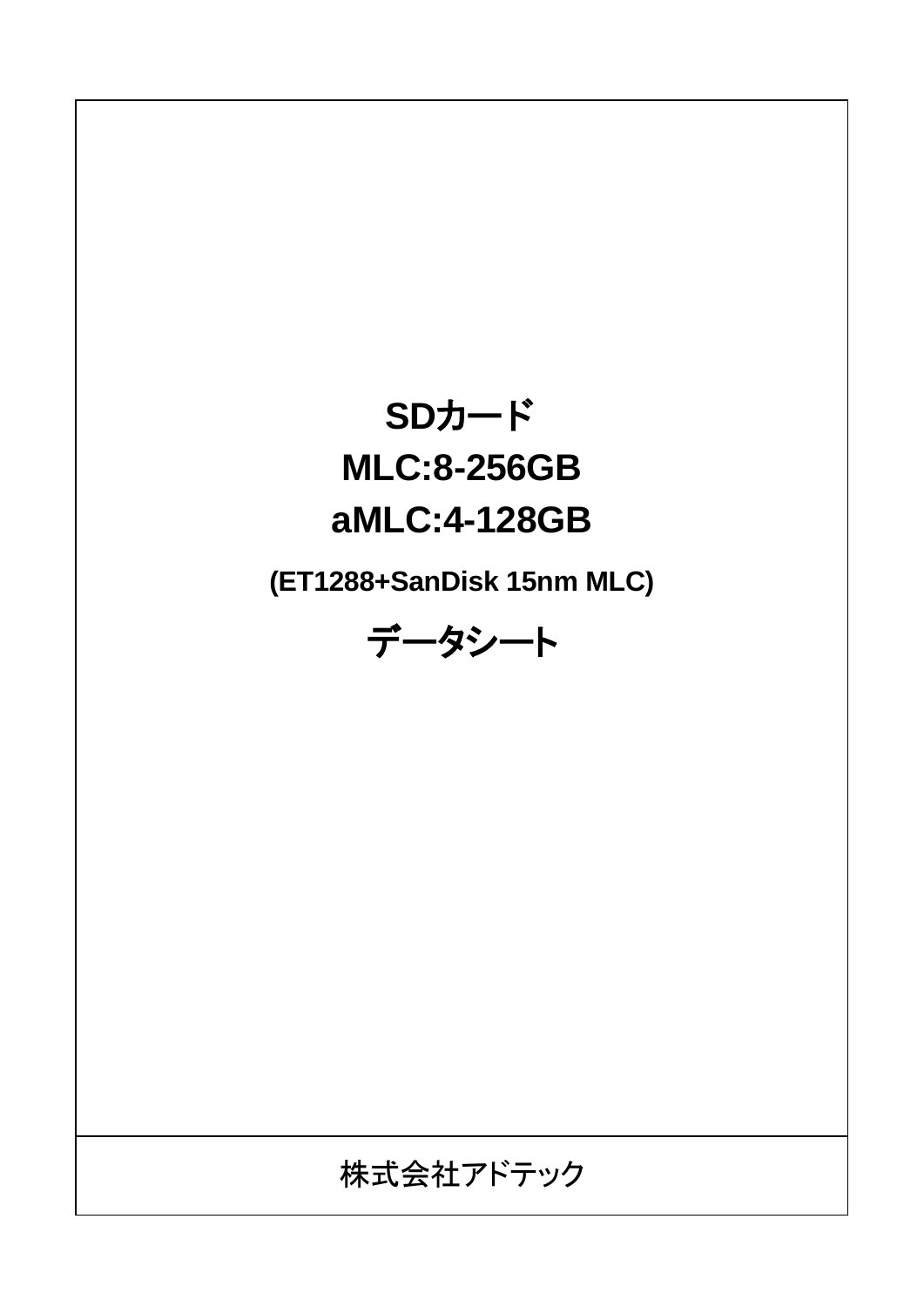



# **REVISION HISTORY**

| <b>Revision</b>  | <b>Description</b>                                 | Date              |
|------------------|----------------------------------------------------|-------------------|
| V1.1             | First released                                     | August 2015       |
| V <sub>2.1</sub> | For SanDisk 1Znm solution                          | January 2017      |
| V2.2             | Updated part number information                    | May 2017          |
| V2.3             | Added sMLC 4GB~32GB                                | May 2017          |
| V2.4             | Added Product Feature information                  | June 2017         |
| V2.5             | Added MLC 128GB/256GB and sMLC 64GB/128GB          | October 2017      |
| V2.6             | Added ESD Ability and Table 4                      | <b>March 2018</b> |
| V2.7             | Added waterproof and power consumption information | April 2018        |
| V2.8             | Name changed from sMLC to aMLC.                    | June 2018         |
| V2.9             | Added 1.3 TBW (Tera Byte Written).                 | <b>March 2020</b> |
| V3.0             | Added 1.2 Product Features and 3.8 Dust proof      | <b>July 2020</b>  |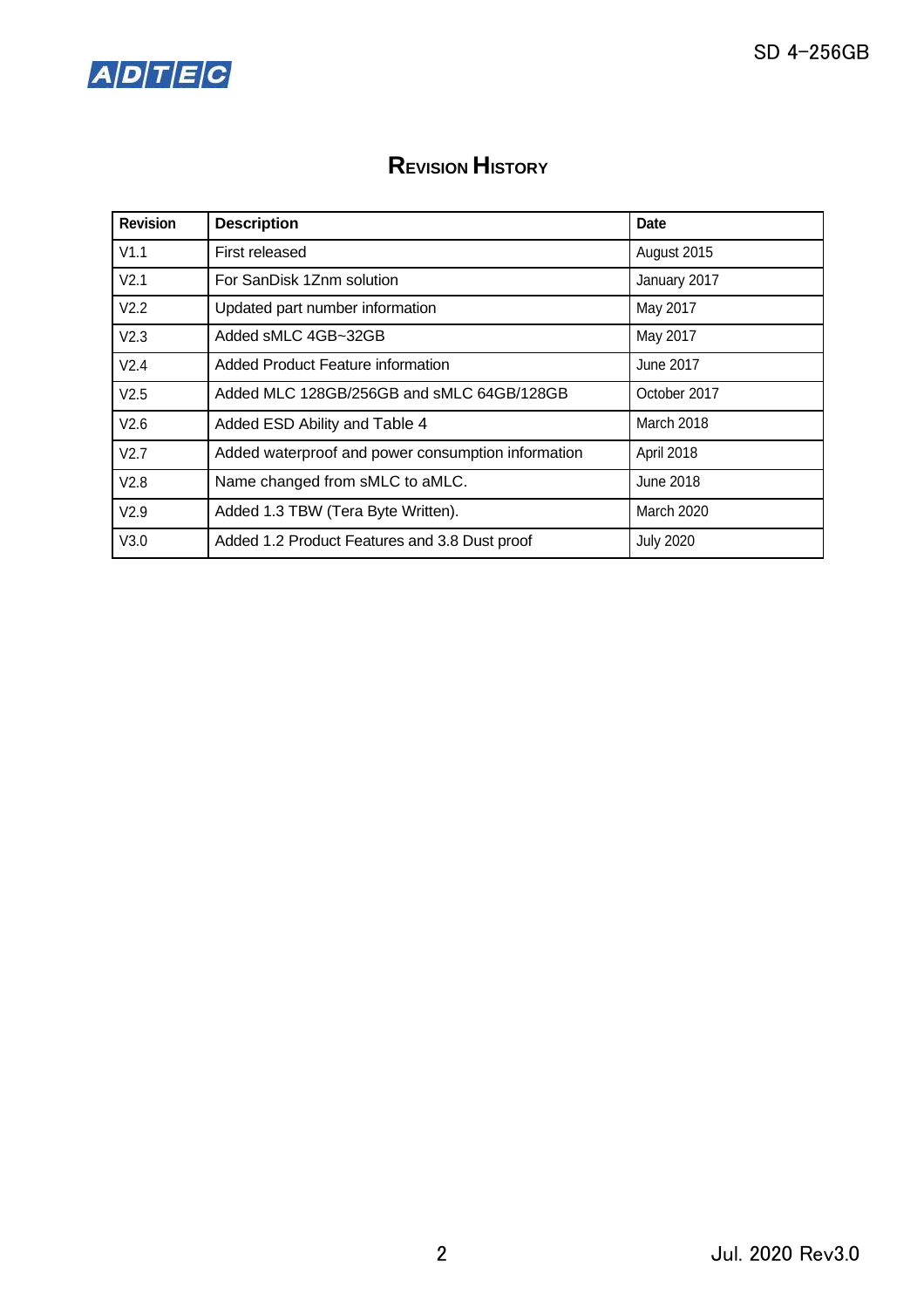

# **1. Product Introduction**

# **1.1. Overview**

The Industrial SD Card is designed for demanding industrial applications.

Moreover, the Industrial SD Card supports Ultra High Speed (UHS) interface transfer mode, provides high write/read data transfer rate, high random IOPS, sudden Power-Fails protection, adaptive static wear-leveling, read/program disturb management, etc.

It was designed to meet the high quality, high reliability, high performance, and versatile environmental requirements.

# **1.2. Product Features**

- ⚫ Interface: 9 pins SD standard interface
- Compliant SD Card Specification 3.0
- Density support:
	- MLC:8GB~256GB
	- aMLC (Advanced MLC, single bit per cell MLC): 4GB~128GB
- ⚫ Bus Speed Mode:
	- DS-Default Speed mode: 3.3V signaling, frequency up to 25MHz, up to 12.5MB/sec
	- HS-High Speed mode: 3.3V signaling, frequency up to 50MHz, up to 25MB/sec
	- SDR12: 1.8V signaling, frequency up to 25MHz, up to 12.5MB/sec
	- SDR25: 1.8V signaling, frequency up to 50MHz, up to 25MB/sec
	- SDR50: 1.8V signaling, frequency up to 100MHz, up to 50MB/sec
	- SDR104: 1.8V signaling, frequency up to 208MHz, up to 104MB/sec
	- DDR50: 1.8V signaling, frequency up to 50MHz, sampled on both clock edges, up to 50MB/s
- ⚫ Operating at -25°C to 85°C
- ⚫ Flash: MLC NAND Flash (SDTNSGAMA-008G, SDTNSGAMA-016G)
- Controller: ET1288
- Program/Erase Cycle: 3,000 Cycles (MLC)
- ⚫ Program/Erase Cycle: 20,000 Cycles (aMLC)
- ⚫ Built-in ECC corrects up to 43 bits/1 KB
- Read disturbance management (Auto-Refresh)
- Adaptive wear leveling
- Management of sudden power-fails
- SMART Function support
- Support CPRM (Content Protection for Recordable Media) of SD Card
- Support Water & Dust proof IEC 60529 IP58
- aMLC (Advanced MLC, single bit per cell MLC) support, enhance the performance and product endurance.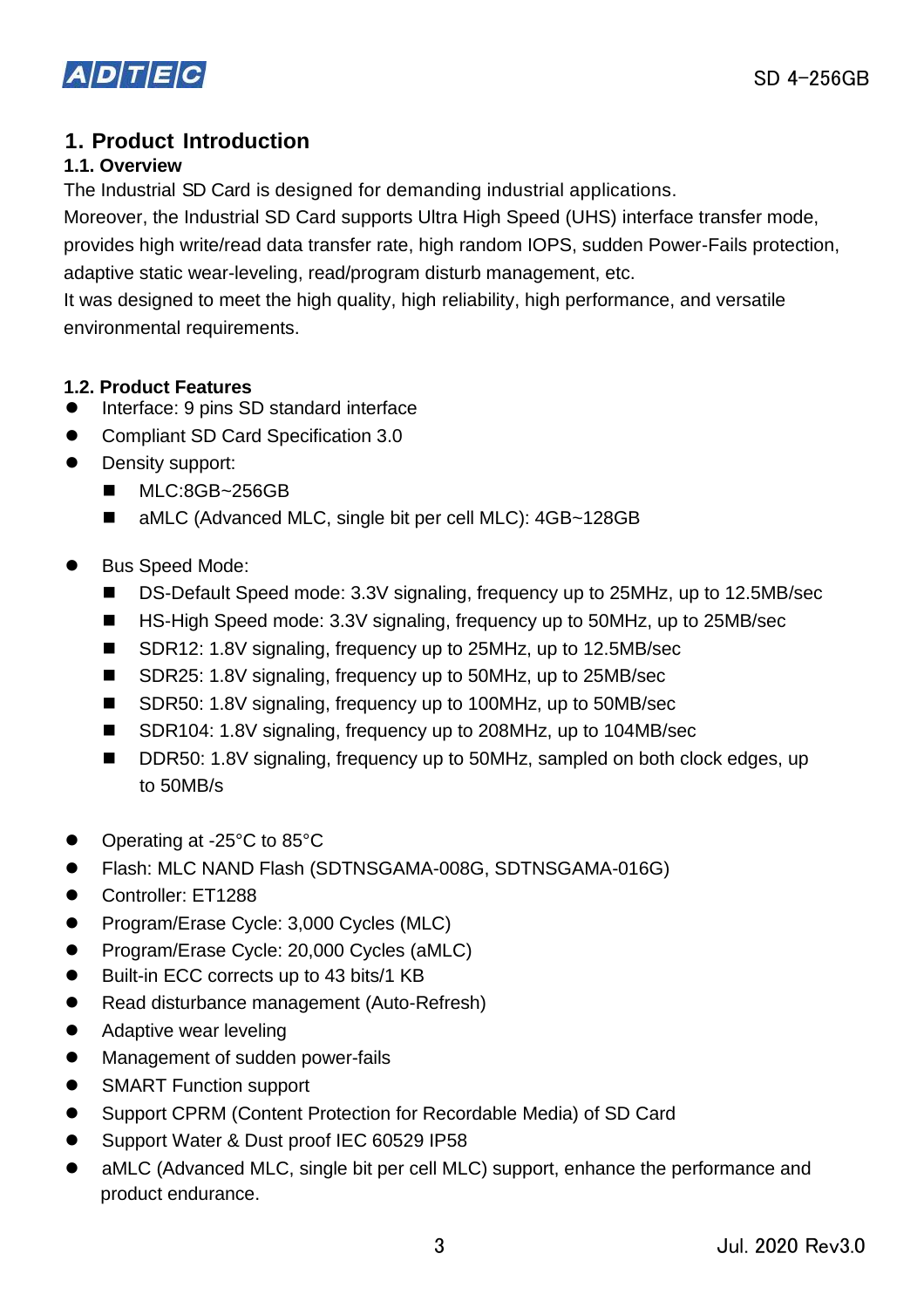

# **1.3. TBW (Tera Bytes Written)**

| <b>Capacity</b> | 4GB                  | 8GB    | <b>16GB</b> | 32GB |                                                   | $64GB$ 128GB 256GB                   |  |
|-----------------|----------------------|--------|-------------|------|---------------------------------------------------|--------------------------------------|--|
| <b>MLC</b>      | $\sim$ $\sim$ $\sim$ | 19.6TB | 39.2TB      |      |                                                   | 78.4TB   156.8TB   313.6TB   627.2TB |  |
| aMLC            | 65.3TB               |        |             |      | 130.6TB   261.2TB   522.4TB   1047.3TB   2094.6TB |                                      |  |

\*The endurance of disk could be varying based on user behavior, NAND endurance cycles, and write amplification factor. It is not guaranteed by flash vendor.

\*Client workload by JESD-219A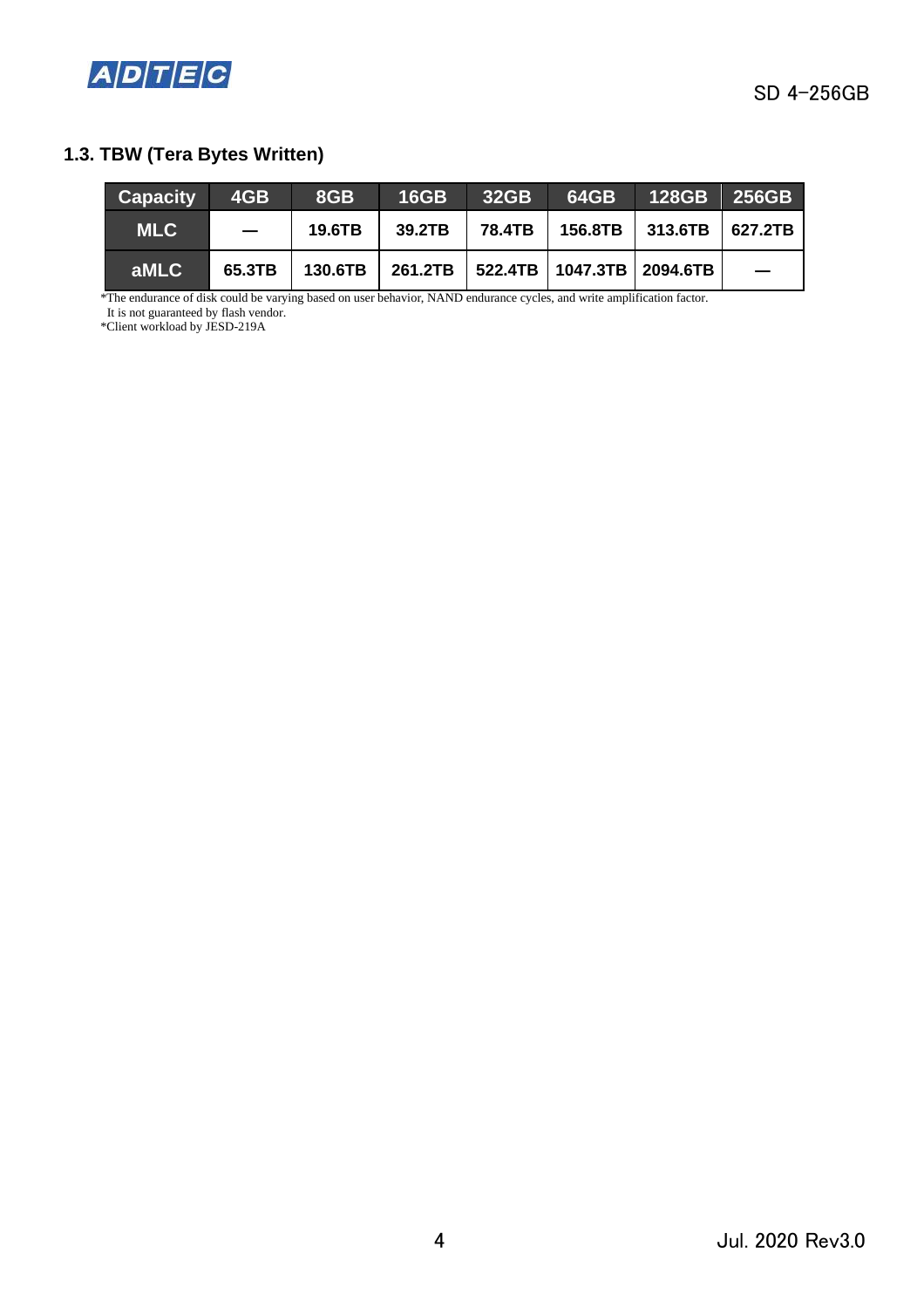

# **2. SD Card Interface Description**

### **2.1 SD Pin Assignment**

| Pin#           | <b>Name</b>      | <b>Type</b> | <b>SD Description</b>          |
|----------------|------------------|-------------|--------------------------------|
| 1              | CD/DAT3          | I/O         | Card Detect / Data Line [Bit3] |
| $\overline{2}$ | <b>CMD</b>       | PP          | Command / Response             |
| 3              | VS               | S           | Supply Voltage Ground          |
| 4              | VDD              | S           | Supply Voltage                 |
| 5              | <b>CLK</b>       |             | <b>Clock</b>                   |
| 6              | VS               | S           | Supply Voltage Ground          |
| 7              | DAT <sub>0</sub> | I/O         | Data Line [Bit 0]              |
| 8              | DAT <sub>1</sub> | I/O         | Data Line [Bit 1]              |
| 9              | DAT <sub>2</sub> | I/O         | Data Line [Bit 2]              |

#### **Table 1: SD Bus Mode Pin Definition**

Notes:

1) S: power supply; I: input; O: output using push-pull drivers; PP: I/O using push-pull drivers.

2) The extended DAT Lines (DAT1-DAT3) are input on power up. They start to operate as DAT lines after SET\_BUS\_WIDTH command. The Host shall keep its own

DAT1-DAT3 lines in input mode, as well, while they are not used. It is defined so, in order to keep compatibility to Multi-media Cards.

3) After power up this line (Pin1) is input with 50Kohm pull-up (can be used for card detection or SPI mode selection). The pull-up should be disconnected by user,

during regular data transfer, with SET\_CLR\_CARD\_DETECT (ACMD42) command.

| Pin#          | <b>Name</b> | Type | <b>SD Description</b>        |
|---------------|-------------|------|------------------------------|
|               | СS          |      | Chip Select (neg true)       |
| $\mathcal{P}$ | DI          |      | Data In                      |
| 3             | <b>VSS</b>  | S    | <b>Supply Voltage Ground</b> |
| 4             | VDD         | S    | <b>Supply Voltage</b>        |
| 5             | <b>SCLK</b> |      | <b>Clock</b>                 |
| 6             | <b>VSS</b>  | S    | <b>Supply Voltage Ground</b> |
|               | DO          |      | Data Out                     |
| 8             | <b>RSV</b>  |      | Reserved                     |
| 9             | <b>RSV</b>  |      | Reserved                     |

**Table 2: SPI Bus Mode Pin Definition**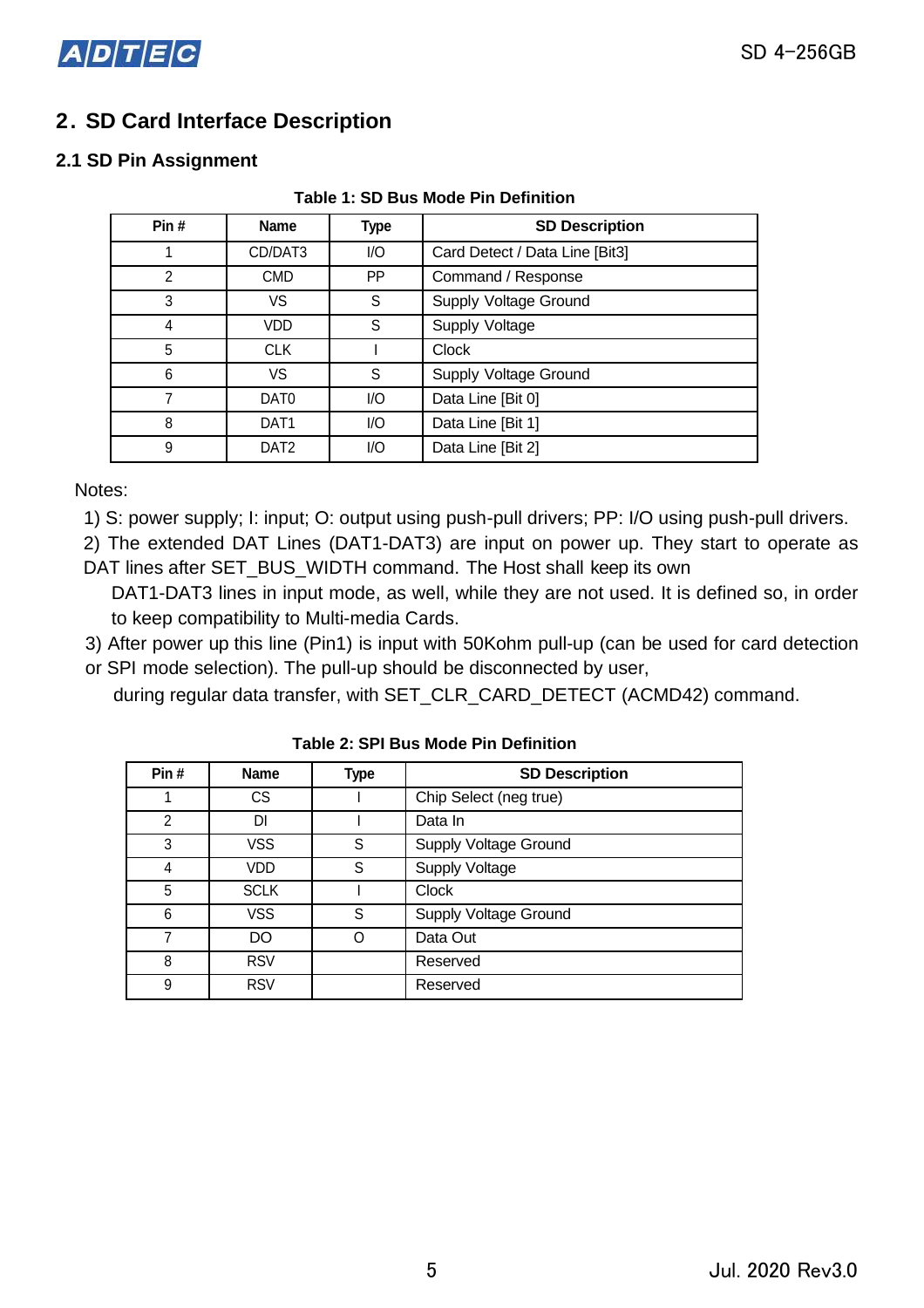



**Figure 1: Functional Diagram** 

# **2.2 SD Bus Topology**

The SD bus has six communication lines and three supply lines:

- CMD: Command is bi-directional signal. (Host and card drivers are operating in push pull mode.)
- DAT0-3: Data lines are bi-directional signals. (Host and card drivers are operating in push pull mode.)
- CLK: Clock is a host to cards signal. (CLK operates in push pull mode.)
- VDD: VDD is the power supply line for all cards.
- VSS: VSS is the power ground line.

During the initialization process, commands are sent to each card individually, allowing the application to detect the cards and assign logical addresses to the physical slots. Data is always sent to each card individually. However, to simplify the handling of the card stack, after initialization, all commands may be sent concurrently to all cards. Addressing information is provided in the command packet.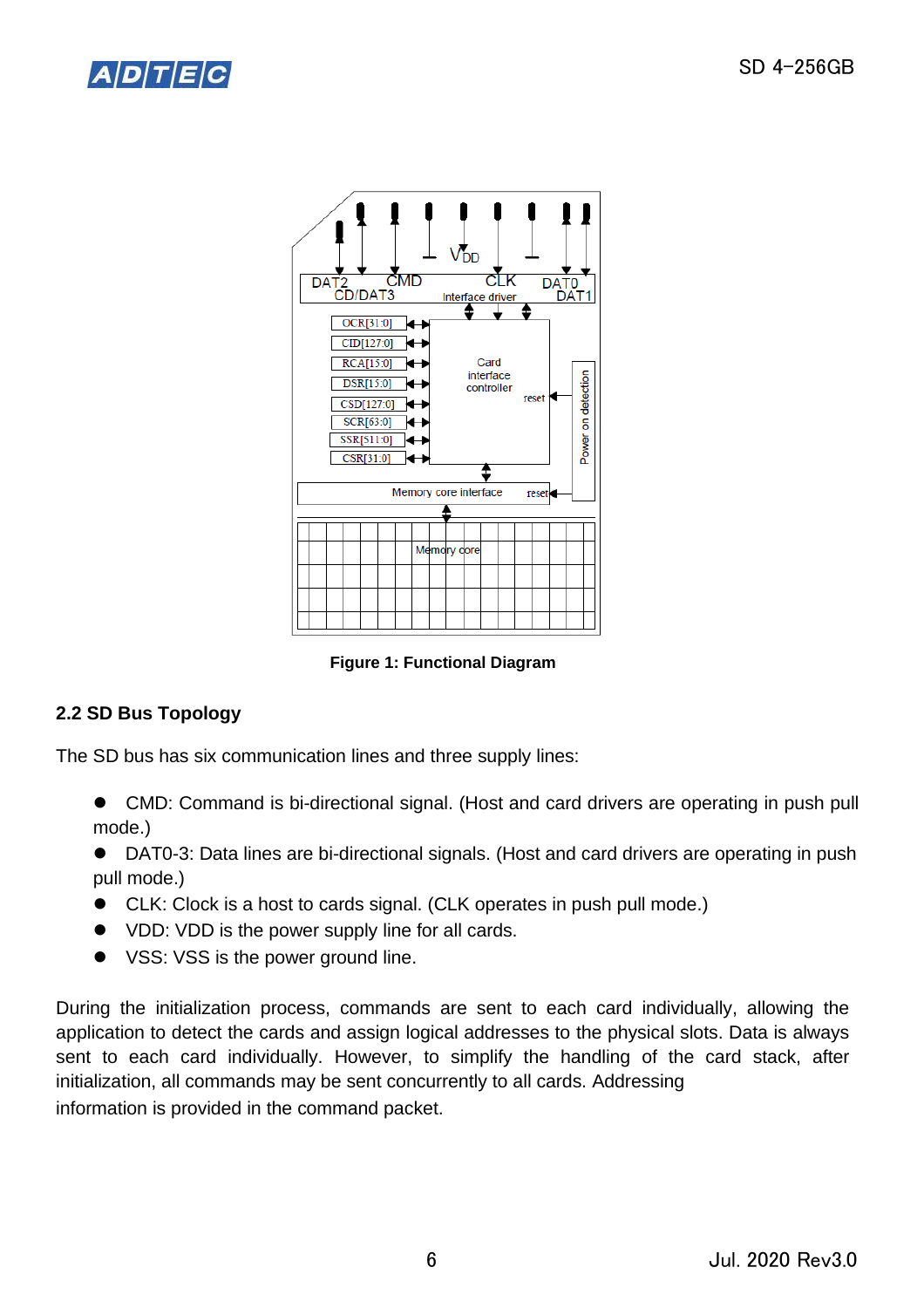



The following figure shows the bus topology of several cards with one host in SD Bus mode.



**Figure 2: Memory Card System Bus Topology** 

# **2.3 SPI Bus Topology**

The memory Card SPI interface is compatible with SPI hosts available on the market. As any other SPI device, the SD Memory Card SPI channel consists of the following 4 signals:

- CS: Host to card Chip Select signal.
- CLK: Host to card clock signal.
- Data In: Host to card data signal.
- Data Out: Card to host data signal.

Another SPI common characteristic, which is implemented in the Memory Card as well, is byte transfers. All data tokens are multiples of 8bit bytes and always byte aligned to the CS signal.

The card identification and addressing methods are replaced by a hardware Chip Select (CS) signal. There are no broadcast commands, a card (slave) is selected by asserting (active low) the CS signal. The CS signal shall be continuously active for the duration of the SPI transaction (command, response, and data). The only exception occurs during card programming, when the host can de-assert the CS signal without affecting the programming process. The SPI interface uses the 7 out of the SD 9 signals (DAT1 and DAT2 are not used, DAT3 is the CS signal) of the SD bus.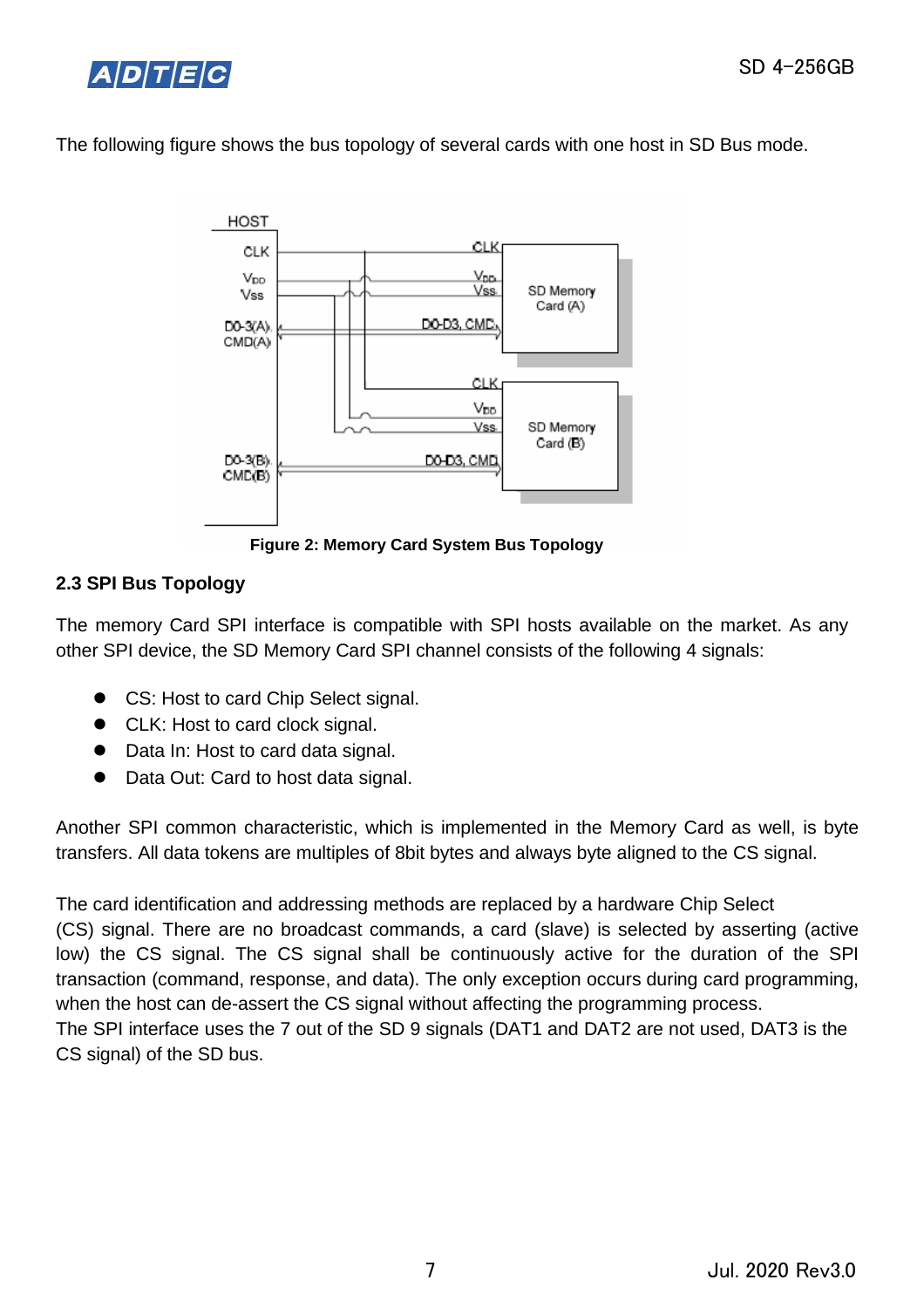



**Figure 3: SPI mode SD Memory Card Bus System**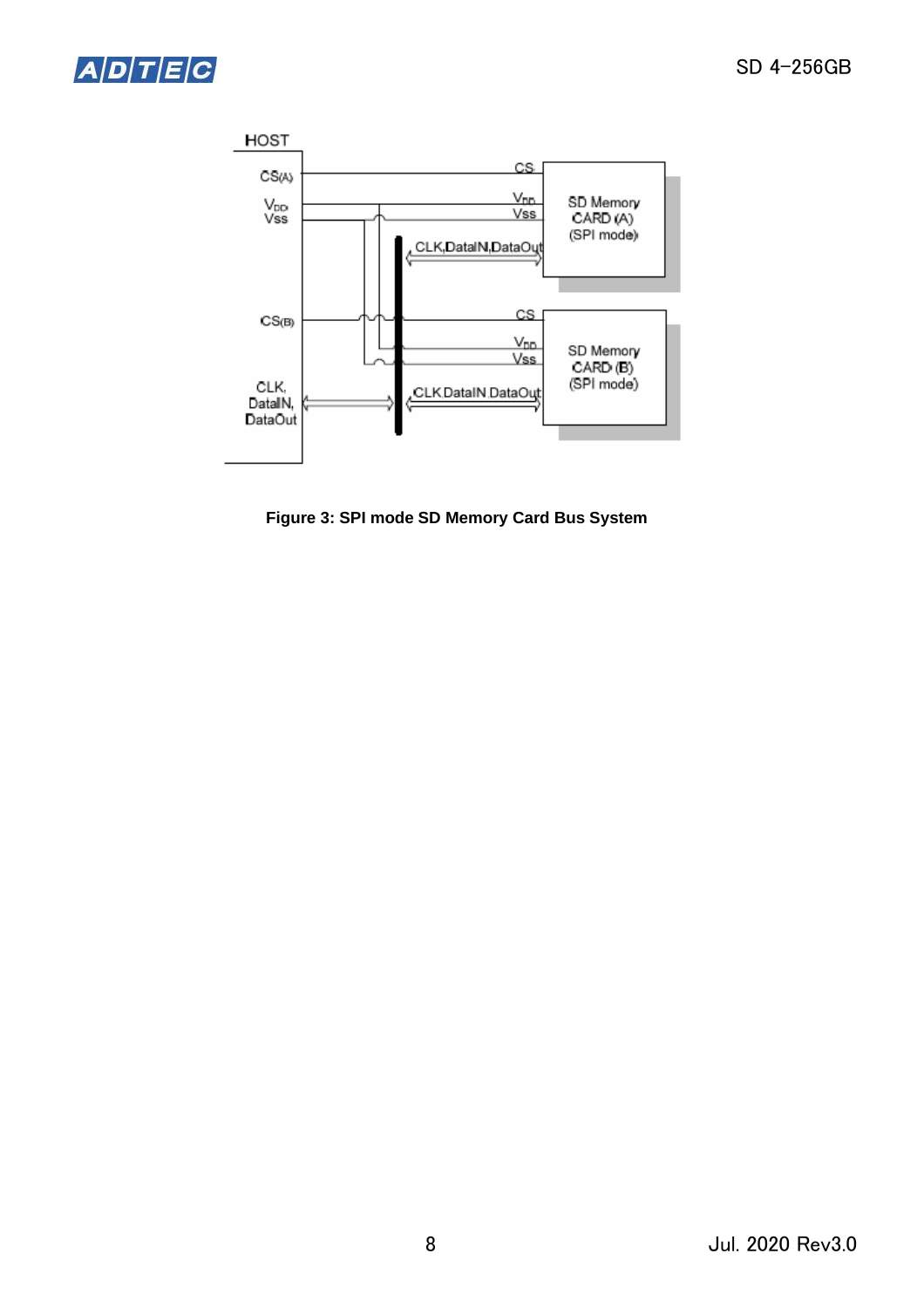

# **3 . Specifications**

### **3.1. Performance**

Max. Data Transfer Rate

■ Read: 90MB/s; Write: 70MB/s

### **3.2. NAND Flash Memory**

Industrial SD Card uses Multi Level Cell (MLC) NAND Flash memory, which is non- volatility, high reliability and highspeed memory storage.

# **3.3. Power Requirement**

# **3.3.1. DC Input Voltage**

 $\blacksquare$  2.7V to 3.6V

# **3.4. Temperature Range**

 $\blacksquare$  -25°C to +85°C

### **3.5. Humidity**

Relative Humidity: 5-95%, non-condensing

### **3.6. Waterproof**

Waterproof level: IEC 60529 IPX8.

| l Test Condition                 | <b>Referred standard</b>    |  |  |
|----------------------------------|-----------------------------|--|--|
| Depth of water 1.5m for 30 mins. | <sup>I</sup> IEC 60529 IPX8 |  |  |

### **3.7. ESD Ability**

| <b>Test Condition</b>                             | <b>Referred standard</b> |  |  |
|---------------------------------------------------|--------------------------|--|--|
| • Contact discharge: $\pm$ 2KV, $\pm$ 4KV         | SD Spec. Appendix D.1    |  |  |
| • Air discharge: $\pm$ 4KV, $\pm$ 8KV, $\pm$ 15KV | SD Spec. Appendix D.2    |  |  |

### **3.8. Dust Proof**

Dust proof level: IEC 60529 IP5X.

| <b>Test Condition</b>                                                           | <b>Referred standard</b> |
|---------------------------------------------------------------------------------|--------------------------|
| Depression of 2 KPa, Talcum powder 2kg/m <sup>3</sup> , 8 hrs.   IEC 60529 IP5X |                          |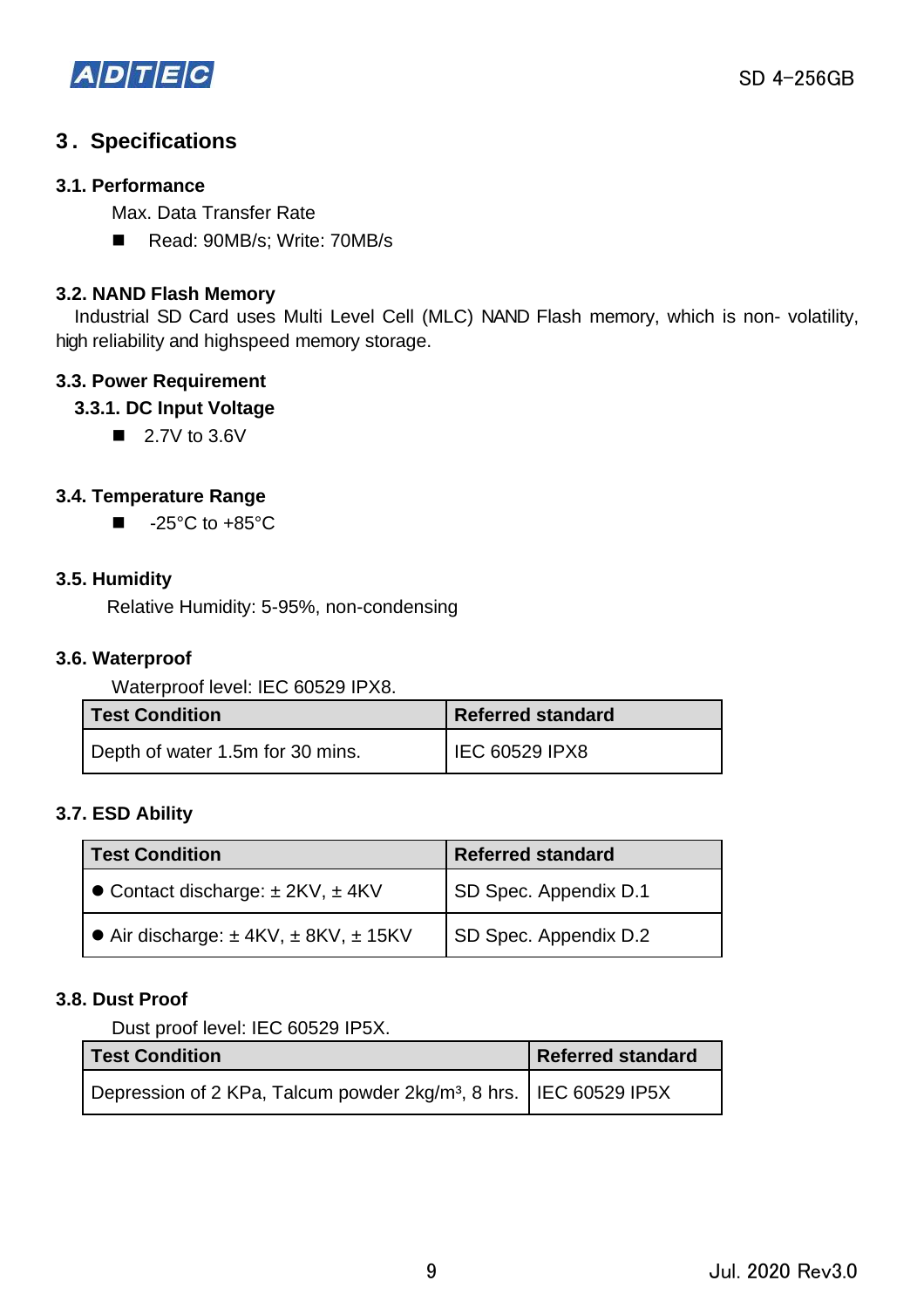

# **4 . Electrical Specifications**

# **4.1. General DC Characteristic**

| Symbol    | <b>Parameter</b>                     | Min.   | Max. | Unit            | <b>Note</b> |
|-----------|--------------------------------------|--------|------|-----------------|-------------|
| I storage | Storage Temperature                  | -40    | 85   | $\rm ^{\circ}C$ |             |
| Ta        | <b>Ambient Operating Temperature</b> | $-25$  | 85   | $\rm ^{\circ}C$ |             |
| $V_{1}$   | 3.3V External Input Voltage          | $-0.3$ | 3.6  |                 |             |

#### **Table 3: Absolute Maximum Ratings**

#### **Table 4: Power Consumption**

| Symbol            | <b>Parameter</b>                        | Min. | Typ. | Max. | Unit |
|-------------------|-----------------------------------------|------|------|------|------|
|                   | Read Current at 3.3V (High Speed Mode)  |      | 76   | 200  | mA   |
| $I_{\text{Read}}$ | Read Current at 1.8V (UHS-I Mode)       |      | 220  | 800  | mA   |
|                   | Write Current at 3.3V (High Speed Mode) |      | 80   | 200  | mA   |
| <b>I</b> Write    | Write Current at 1.8V (UHS-I Mode)      |      | 210  | 800  | mA   |
| <b>ISTBY</b>      | <b>Standby Current</b>                  |      | 0.6  | 15   | mA   |

# **4.2. Bus Operation Conditions for 3.3V Signaling**

# **4.2.1 Threshold Level for High Voltage Range**

#### **Table 5: Threshold Level for High Voltage**

| <b>Parameter</b>      | Symbol          | Min            | <b>Max</b>     | Unit | <b>Remark</b>              |
|-----------------------|-----------------|----------------|----------------|------|----------------------------|
| <b>Supply Voltage</b> | V <sub>DD</sub> | 2.7            | 3.6            |      |                            |
| Output High Voltage   | $V_{OH}$        | $0.75*V_{DD}$  |                |      | $I_{OH}$ =2mA $V_{DD min}$ |
| Output Low Voltage    | $V_{OL}$        |                | $0.125*V_{DD}$ |      | $I_{OL}$ =2mA $V_{DD,min}$ |
| Input High Voltage    | V <sub>IH</sub> | $0.625*V_{DD}$ | $V_{DD}$ +0.3  |      |                            |
| Input Low Voltage     | $V_{IL}$        | $V_{ss}$ -0.3  | $0.25*V_{DD}$  |      |                            |
| Power Up Time         |                 |                | 250            | ms   | From 0V to $V_{DD min}$    |

# **4.2.2 Peak Voltage and Leakage Current**

#### **Table 6: Peak Voltage and Leakage Current**

| <b>Parameter</b>          | Symbol | Min    | <b>Max</b>    | <b>Unit</b> | Remark |
|---------------------------|--------|--------|---------------|-------------|--------|
| Peak voltage on all lines |        | $-0.3$ | $V_{DD}$ +0.3 |             |        |
| All Inputs                |        |        |               |             |        |
| Input Leakage Current     |        | -10    | 10            | uA          |        |
| All Outputs               |        |        |               |             |        |
| Output Leakage Current    |        | -10    | 10            | uA          |        |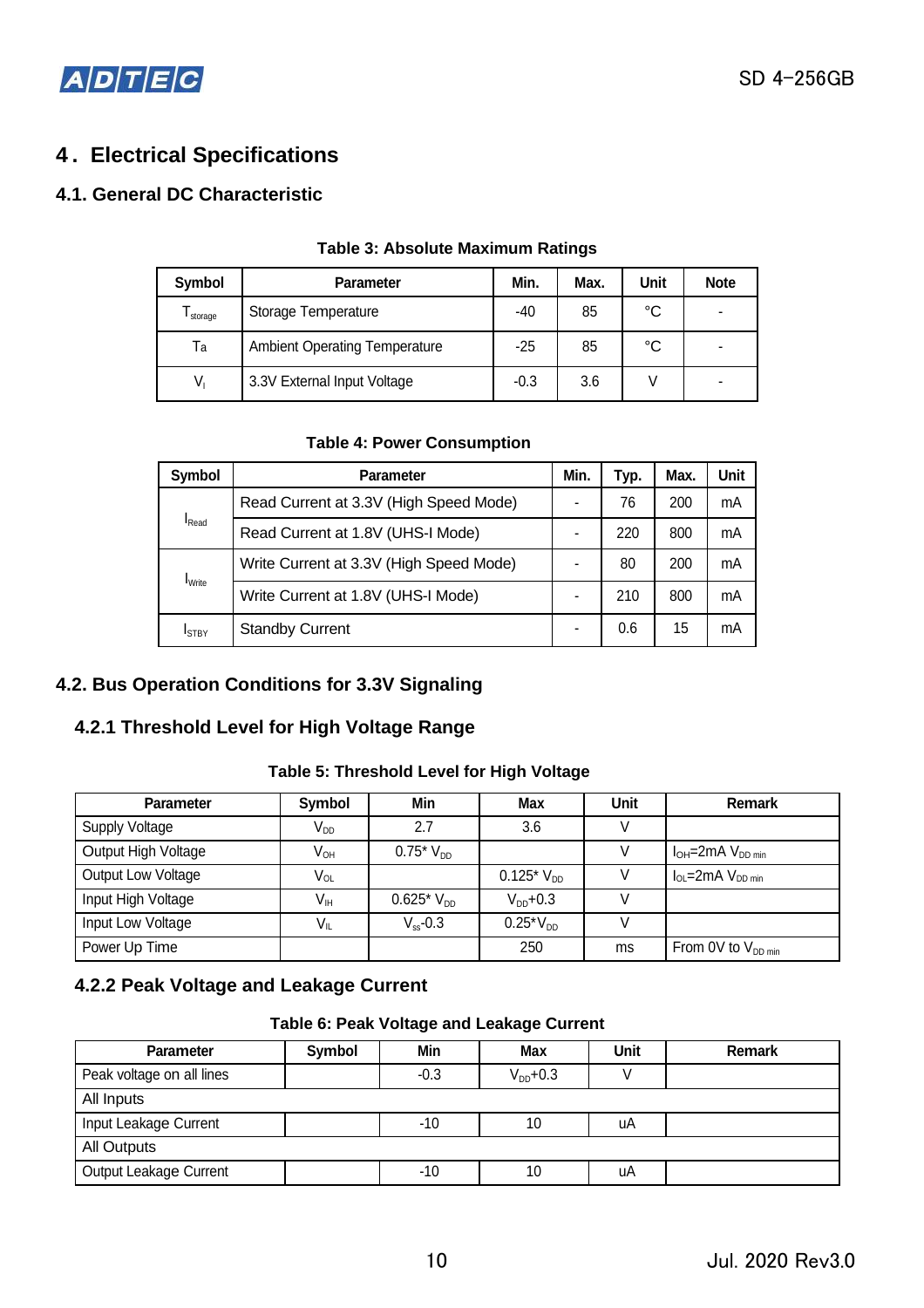

# **4.2.3 Bus Signal Line Load**

**Table 7: Bus Operating Conditions - Signal Line's Load** 

| <b>Parameter</b>                              | Symbol                               | Min | <b>Max</b> | Unit | <b>Remark</b>                                                    |
|-----------------------------------------------|--------------------------------------|-----|------------|------|------------------------------------------------------------------|
| Pull-up resistance                            | R <sub>CMD</sub><br>$R_{\text{DAT}}$ | 10  | 100        | KΏ   | To prevent bus floating                                          |
| Total bus capacitance for<br>each signal line | $C_L$                                |     | 40         | рF   | 1 card C <sub>HOST</sub> +C <sub>BUS</sub> shall not exceed 30pF |
| Card capacitance for<br>each signal pin       | $C_{\text{CARD}}$                    |     | 10         | pF   |                                                                  |
| Maximum signal<br>inductance                  |                                      |     | 16         | nH   |                                                                  |
| Pull-up resistance inside<br>card(pin1)       | $R_{DATA}$                           | 10  | 90         | KΏ   | May be used for card detection                                   |
| Capacity Connected to<br>Power Line           | $C_{C}$                              |     | 5          | uF   | To prevent inrush current                                        |

#### **4.2.4 Bus Signal Levels**

As the bus can be supplied with a variable supply voltage, all signal levels are related to the supply voltage.



To meet the requirements of the JEDEC specification JESD8-1A and JESD8-7, the card input and output voltages shall be within the specified ranges shown in Table 6 for any VDD of the allowed voltage range.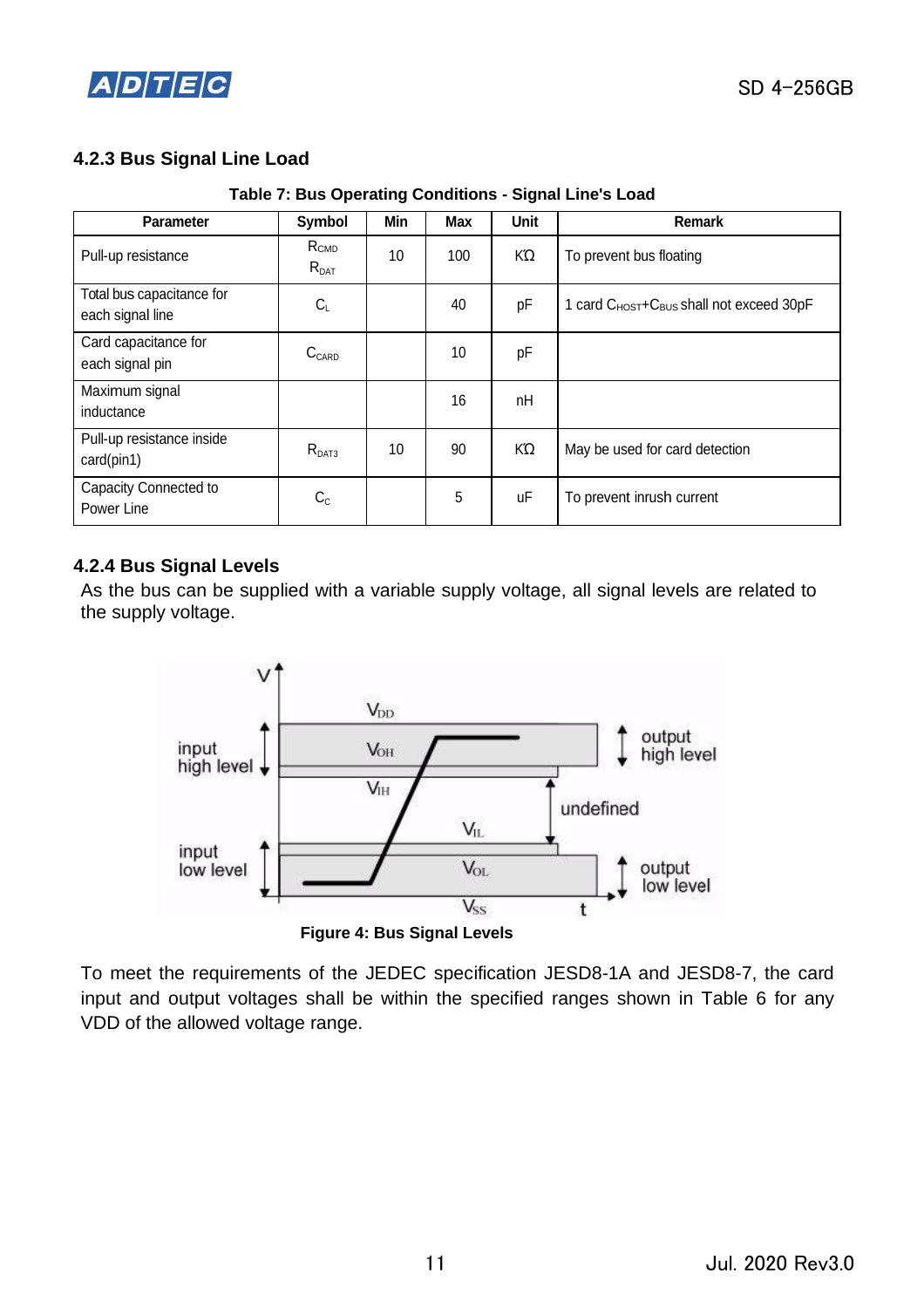

# **4.2.5 Bus Timing (Default)**



**Figure 5: Card input Timing (Default Speed Card)**



**Figure 6: Card Output Timing (Default Speed Mode)**

| , as contracted to the contraction of the contracted to the contract of the contract of the contract of the co |            |               |     |       |  |                                                 |  |  |
|----------------------------------------------------------------------------------------------------------------|------------|---------------|-----|-------|--|-------------------------------------------------|--|--|
| <b>Parameter</b>                                                                                               | Symbol     | Min.          | Max | Unit  |  | Remark                                          |  |  |
| <b>Clock CLK</b> ( All values are referred to min ( $V_{H}$ ) and max ( $V_{L}$ )                              |            |               |     |       |  |                                                 |  |  |
| Clock frequency data transfer                                                                                  | <b>Tpp</b> |               | 25  |       |  | MHz $\,$ C <sub>CARD</sub> $\leq$ 10pF (1 card) |  |  |
| Clock frequency Identification                                                                                 | top        | $0^{(1)}/100$ | 400 | KHz I |  | $C_{CARD} \leq 10pF (1 card)$                   |  |  |

Clock low time  $t_{WL}$  10  $t_{ML}$  10 ns  $C_{CARD} \leq 10pF (1 card)$ Clock high time  $t_{WH}$  10  $t_{WH}$  10 ns  $C_{CARD} \leq 10pF (1 card)$ Clock rise time  $t_{\text{TLH}}$   $t_{\text{TLH}}$  10 ns  $C_{\text{CARD}} \leq 10pF(1 \text{ card})$ Clock fall time  $t_{\text{THL}}$   $t_{\text{THL}}$  10  $\vert$  ns  $\vert$  C<sub>CARD</sub>  $\leq$  10pF (1 card)

|  | Table 8: Bus Timing-Parameters Values (Default Speed) |  |
|--|-------------------------------------------------------|--|
|  |                                                       |  |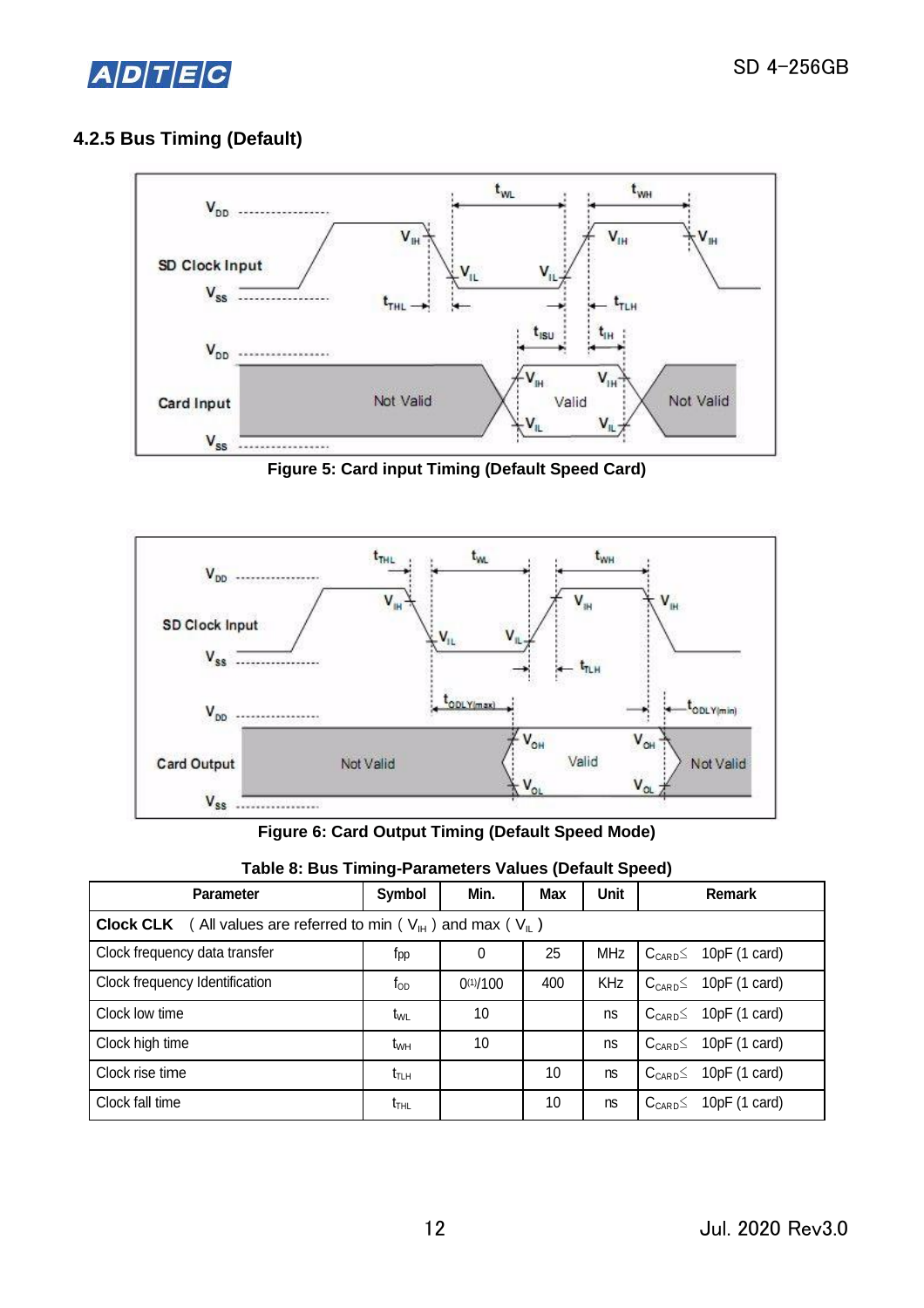

| Inputs CMD, DAT (referenced to CLK)                   |                   |          |    |    |                                 |  |
|-------------------------------------------------------|-------------------|----------|----|----|---------------------------------|--|
| Input set-up time                                     | โเร∪              | 5        |    | ns | $C_{CARD} \leq 10pF (1 card)$   |  |
| Input hold time                                       | tтн               | 5        |    | ns | $C_{CARD} \leq 10pF (1 card)$   |  |
| <b>Outputs CMD, DAT</b> (referenced to CLK)           |                   |          |    |    |                                 |  |
| Output Delay time during Data<br><b>Transfer Mode</b> | t <sub>ODLY</sub> | $\Omega$ | 14 | ns | $C_L \leq 40pF(1 \text{ card})$ |  |
| Output Hold time                                      | tон               | 0        | 50 | ns | 40pF (1 card)<br>$C_1 \leq$     |  |

(1) 0 Hz means to stop the clock. The given minimum frequency range is for cases were continues clock is required (refer to Chapter 4.4-Clock Control)

# **4.2.6 Bus Timing (High-Speed Mode)**



**Figure 7: Card Input Timing (High Speed Card)** 



**Figure8: Card Output Timing (High Speed Mode)**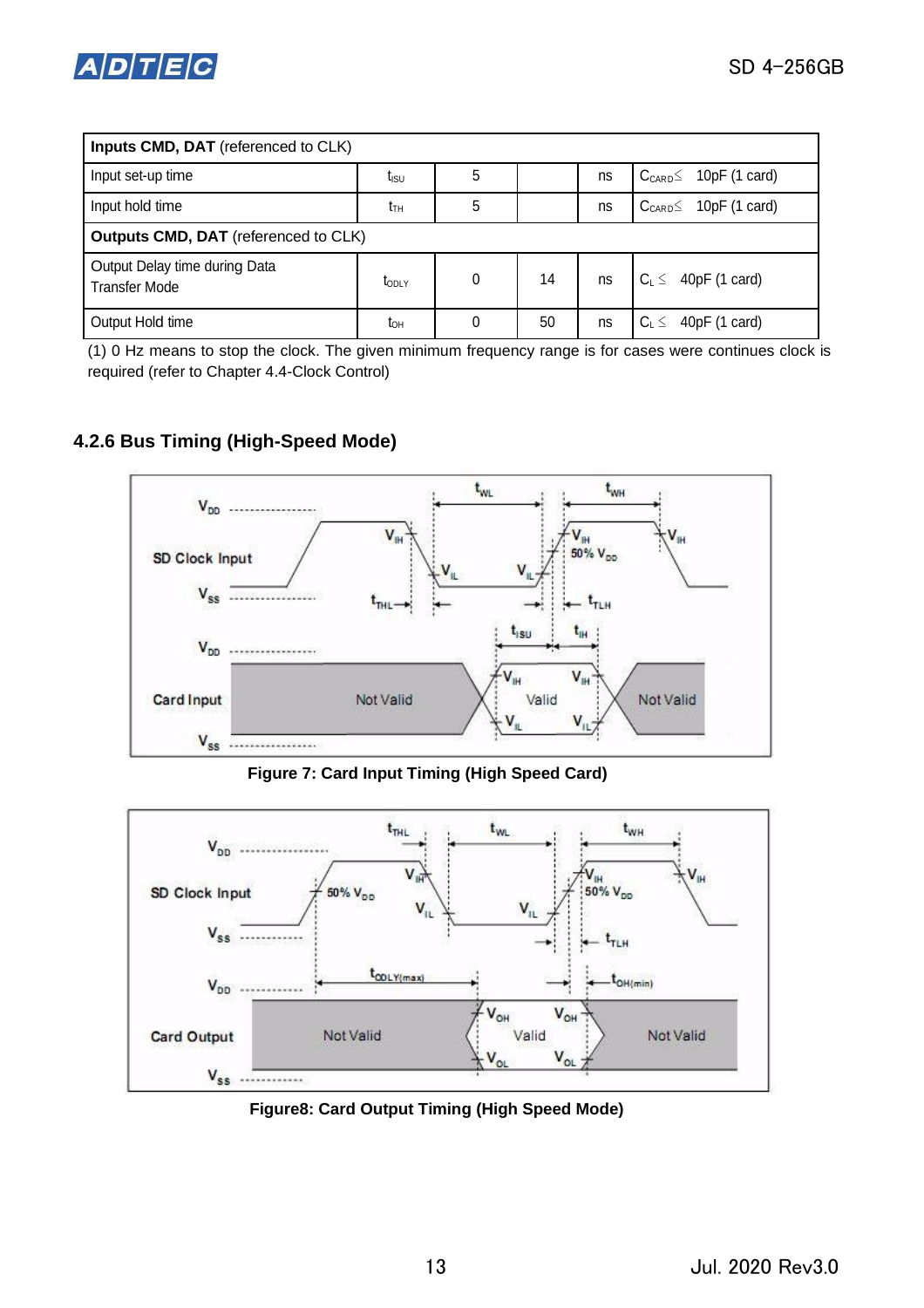

| <b>Parameter</b>                                                                   | <b>Symbol</b>                   | Min. | <b>Max</b> | Unit       | Remark                                           |  |  |
|------------------------------------------------------------------------------------|---------------------------------|------|------------|------------|--------------------------------------------------|--|--|
| <b>Clock CLK</b> (All values are referred to min $(V_{\mu})$ and max $(V_{\mu})$ ) |                                 |      |            |            |                                                  |  |  |
| Clock frequency data transfer                                                      | fpp                             | 0    | 50         | <b>MHz</b> | 10pF(1 card)<br>$C_{\text{CARD}} \leq$           |  |  |
| Clock low time                                                                     | t <sub>WL</sub>                 |      |            | ns         | 10pF (1 card)<br>$C_{\text{CARD}} \leq$          |  |  |
| Clock high time                                                                    | t <sub>wн</sub>                 |      |            | ns         | 10pF(1 card)<br>$C_{\text{CARD}} \leq$           |  |  |
| Clock rise time                                                                    | $t_{\scriptscriptstyle\rm TLH}$ |      | 3          | ns         | 10pF (1 card)<br>$\rm C_{\rm CARD}$ $\leq$       |  |  |
| Clock fall time                                                                    | $t_{THL}$                       |      | 3          | ns         | 10 $pF(1 \text{ card})$<br>$\rm C_{\tiny{CARD}}$ |  |  |
| Inputs CMD, DAT (referenced to CLK)                                                |                                 |      |            |            |                                                  |  |  |
| Input set-up time                                                                  | $t_{\text{\tiny{ISU}}}$         | 6    |            | ns         | $C_{CARD} \leq 10pF (1 card)$                    |  |  |
| Input hold time                                                                    | $t_{TH}$                        | 2    |            | ns         | 10pF(1 card)<br>$C_{\text{CARD}}$                |  |  |
| <b>Outputs CMD, DAT</b> (referenced to CLK)                                        |                                 |      |            |            |                                                  |  |  |
| Output Delay time during Data Transfer Mode                                        | $I_{ODLY}$                      |      | 14         | ns         | $C_L \leq$<br>40pF (1 card)                      |  |  |
| Output Hold time                                                                   | tон                             | 2.5  |            | ns         | $C_L \geq$<br>15pF(1 card)                       |  |  |
| Total System capacitance for each line <sup>1</sup>                                | $C_{\text{\tiny L}}$            |      | 40         | рF         | 1 card                                           |  |  |

| Table 9 : Bus Timing - | <b>Parameters Values(High Speed)</b> |
|------------------------|--------------------------------------|
|------------------------|--------------------------------------|

1) In order to satisfy sever timing, host shall drive only one card.

# **4.3 Bus Operation Conditions for 1.8V Signaling**

# **4.3.1 Threshold Level for High Voltage Range**

#### **Table 10: Threshold Level for High Voltage**

| <b>Parameter</b>         | Symbol            | Min           | Max  | Unit | Remark                       |
|--------------------------|-------------------|---------------|------|------|------------------------------|
| <b>Supply Voltage</b>    | $V_{DD}$          | 2.7           | 3.6  |      |                              |
| <b>Regulator Voltage</b> | V <sub>DDIO</sub> | 1.7           | 1.95 |      | Generated by V <sub>DD</sub> |
| Output High Voltage      | V <sub>он</sub>   | 1.4           |      |      | $I_{OH} = 2mA$ $V_{DD min}$  |
| Output Low Voltage       | $V_{OL}$          |               | 0.45 |      | $I_{OL}$ =2mA $V_{DD min}$   |
| Input High Voltage       | V <sub>IH</sub>   | 1.27          | 2.0  |      |                              |
| Input Low Voltage        | $V_{IL}$          | $V_{ss}$ -0.3 | 0.58 |      |                              |

# **4.3.2 Peak Voltage and Leakage Current**

#### **Table 11: Peak Voltage and Leakage Current**

| Parameter                   | Svmbol | Min    | <b>Max</b> | Unit | emark                                  |
|-----------------------------|--------|--------|------------|------|----------------------------------------|
| Leakage<br>Current<br>Input |        | -<br>- | -          | uA   | DA1<br>pull-up<br>s disconnected<br>IS |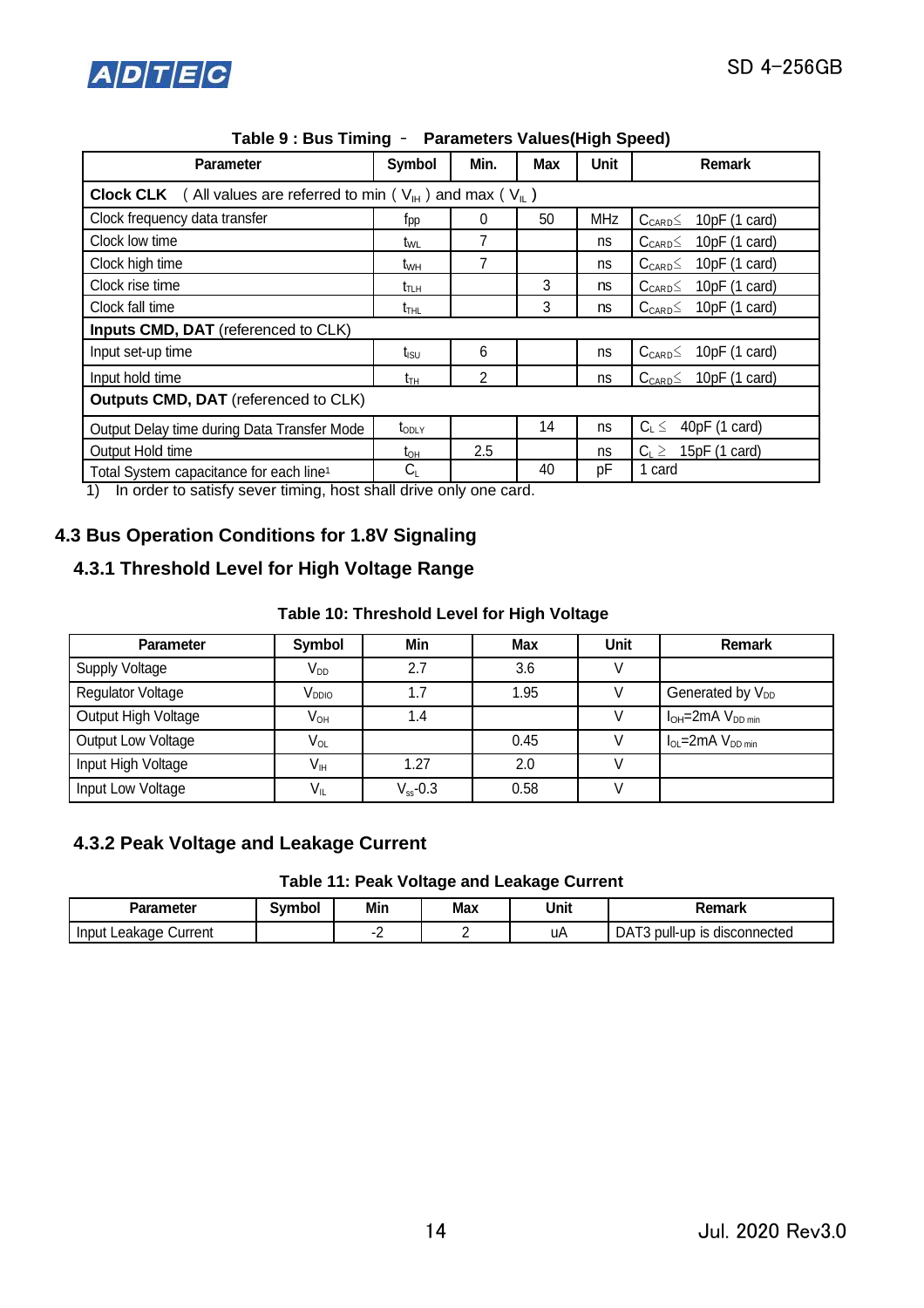



# **4.3.3 Bus Timing Specification in SDR12, SDR25, SDR50 and SDR104 Modes**

# **4.3.3.1 Clock Timing**



**Figure 9: Clock Signal Timing** 

|  | <b>Table 12: Clock Signal Timing</b> |  |  |
|--|--------------------------------------|--|--|
|--|--------------------------------------|--|--|

| Symbol                                            | Min | Max                      | <b>Unit</b> | <b>Remark</b>                                                                                                                                                                                |
|---------------------------------------------------|-----|--------------------------|-------------|----------------------------------------------------------------------------------------------------------------------------------------------------------------------------------------------|
| $\mathfrak{r}_{\scriptscriptstyle{\mathrm{CLK}}}$ | 4.8 | $\overline{\phantom{a}}$ | ns          | 208MHz (Max.), Between rising edge, V <sub>CT</sub> =0.975V                                                                                                                                  |
| $t_{CR}$ , $t_{CF}$                               | ٠   | $0.2^*$ to $\kappa$      | ns          | tcr, tcr < $2.00$ ns (max.) at $208$ MHz, CcARD=10pF<br>tcr, tcr < $2.00$ ns (max.) at 100MHz, CcARD=10pF<br>The absolute maximum value of tcr, tcr is 10ns<br>regardless of clock frequency |
| <b>Clock Duty</b>                                 | 30  | 70                       | %           |                                                                                                                                                                                              |

# **4.3.3.2 Card Input Timing**



**Figure 10: Card Input Timing** 

#### **Table 13: SDR50 and SDR104 Input Timing**

| Symbol          | Min  | Max                      | Unit        | SDR104 mode                           |
|-----------------|------|--------------------------|-------------|---------------------------------------|
| $t_{\rm IS}$    | 1.40 | $\blacksquare$           | ns          | $C_{CARD} = 10pF$ , $V_{CT} = 0.975V$ |
| $t_{\rm{H}}$    | 0.80 |                          | ns          | $C_{CARD}$ = 5pF, $V_{CT}$ = 0.975V   |
| Symbol          | Min  | <b>Max</b>               | <b>Unit</b> | SDR12, SDR25 and SDR50 modes          |
| $t_{\rm IS}$    | 3.00 | $\overline{\phantom{a}}$ | ns          | $C_{CARD} = 10pF$ , $V_{CT} = 0.975V$ |
| t <sub>ін</sub> | 0.80 | $\blacksquare$           | ns          | $C_{CARD}$ = 5pF, $V_{CT}$ = 0.975V   |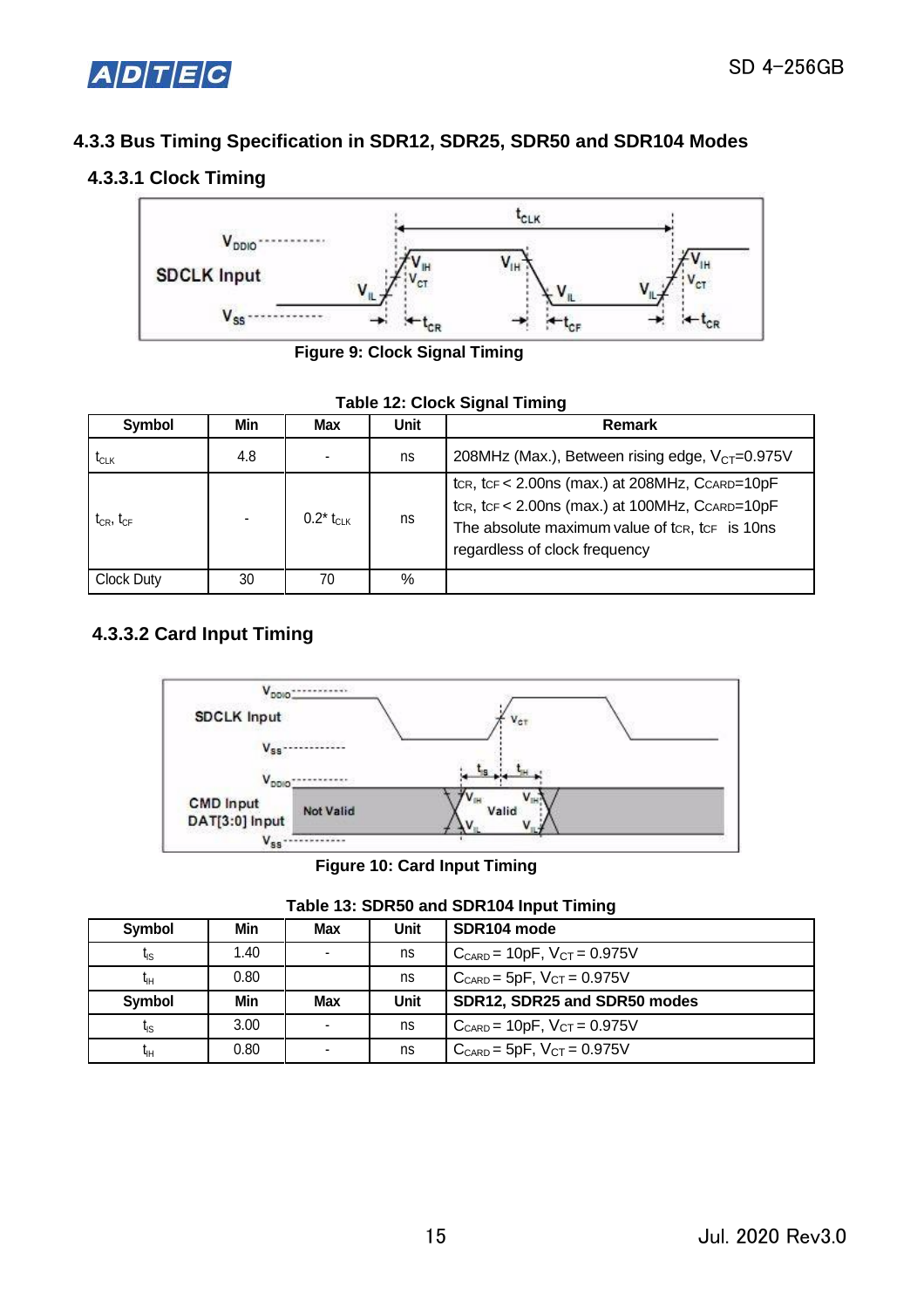

# **4.3.3.3 Card Output Timing**

# **4.3.3.3.1 Output Timing of Fixed Data Window (SDR12, SDR25 and SDR50)**



**Figure 11: Output Timing of Fixed Date Window**

| Symbol       | Min | <b>Max</b> | Unit | <b>Remark</b>                                                                 |
|--------------|-----|------------|------|-------------------------------------------------------------------------------|
| <b>LODLY</b> |     | 7.5        | ns   | $t_{CLK}$ 10.0ns, CL=30pF, using driver Type B,<br>for SDR50.                 |
| <b>LODLY</b> |     | 14         | ns   | $t_{CLK} \geq 20.0$ ns, CL=40pF, using driver Type B,<br>for SDR25 and SDR12. |
| ιон          | 1.5 |            | ns   | Hold time at the $t_{ODLY}$ (min.). CL=15pF                                   |

#### **Table 14: Output Timing of Fixed Data Window**

# **4.3.3.3.2 Output Timing of Variable Window (SDR104)**



**Figure 12: Output Timing of Variable Data Window**

| Symbol              | Min    | Max   | Unit | Remark                                                 |
|---------------------|--------|-------|------|--------------------------------------------------------|
| <b>l</b> OP         |        |       | UI   | <b>Card Output Phase</b>                               |
| $\Delta t_{\rm OP}$ | $-350$ | +1550 | ps   | Delay variation due to temperature change after tuning |
| <b>LODW</b>         | 0.60   |       | UI   | $t_{ODW}$ = 2.88ns at 208MHz                           |

#### **Table 15: Output Timing of Variable Data Window**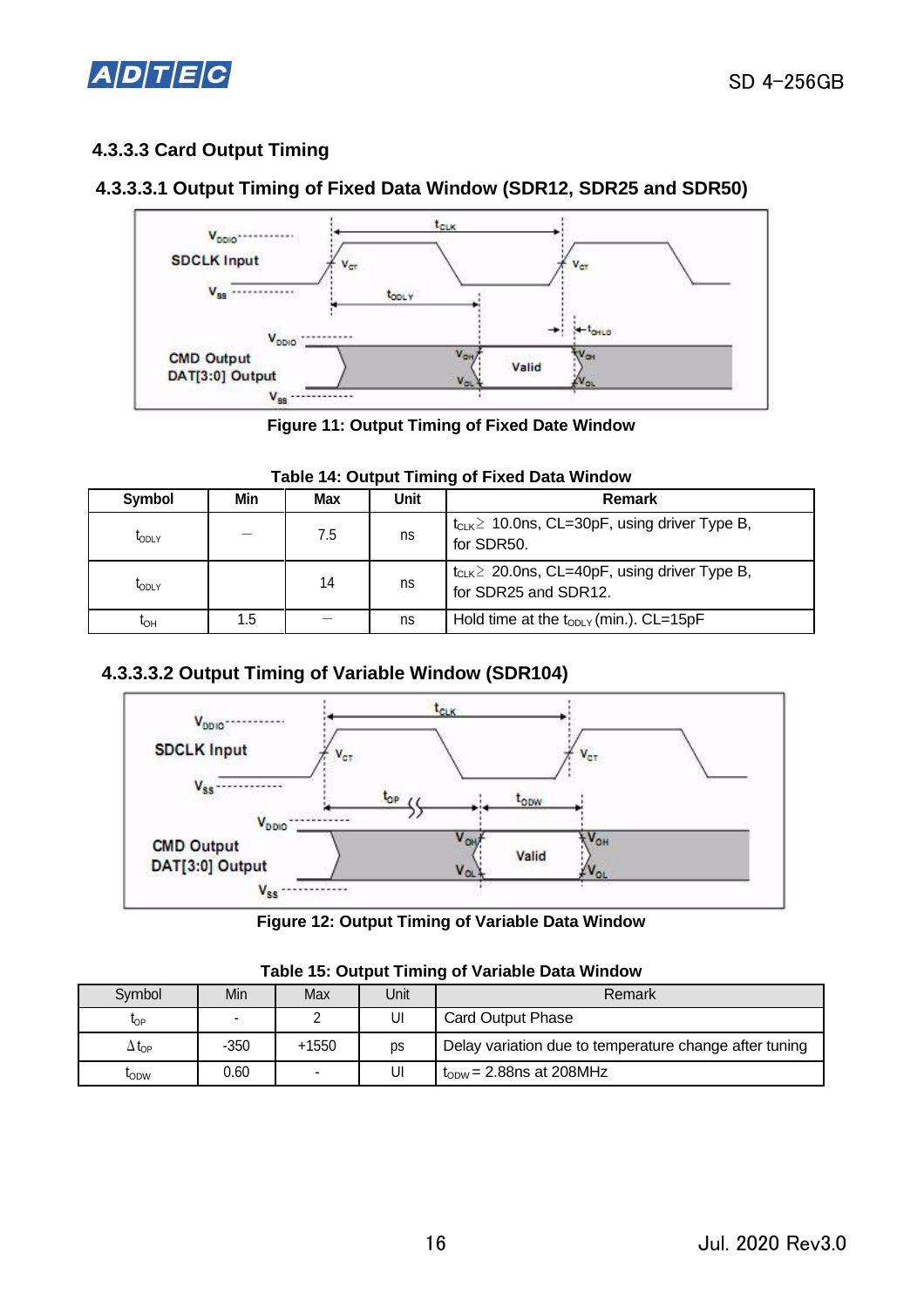

# **5. Mechanical Dimensions**

The mechanical dimensions of industrial SD card were basically followed the mechanical form factor definitions on SD-Memory card specifications which constructed by SD card association.



|                               | <b>CL</b> |  |
|-------------------------------|-----------|--|
| <b>Figure 14: Bottom View</b> |           |  |

| Criteria of SD |       |       |       | Unit: mm |
|----------------|-------|-------|-------|----------|
| Dimensions     | Min   | TYP   | Max   | Note     |
| Α              | 31.90 | 32.00 | 32.10 |          |
| в              | 23.90 | 24.00 | 24.10 |          |
| A1             | 7.65  | 7.80  | 7.95  |          |
| A <sub>2</sub> | 10.70 | 10.85 | 11.00 |          |
| A3             | 14.35 | 14.50 | 14.65 |          |
| A4             | 3.85  | 4.00  | 4.15  |          |
| A5             | 9.85  | 10.00 | 10.15 |          |
| A6             | 11.35 | 11.50 | 11.65 |          |
| B1             | 3.85  | 4.00  | 4.15  |          |
| C1             | 7.00  |       |       |          |
| C <sub>2</sub> |       |       | 4.00  |          |
| C3             | 2.20  | 2.30  | 2.40  |          |
| C <sub>4</sub> | 0.20  |       |       |          |
| C5             |       |       | 1.60  |          |
| C6             | 5.00  |       |       |          |
| C7             | 5.95  |       |       |          |
| D1             | 1.40  |       |       |          |
| D2             | 1.10  |       |       |          |
| D3             | 0.90  |       |       |          |
| Ε              | 0.60  | 0.75  | 0.90  |          |
| P              | 2.35  | 2.50  | 2.65  |          |
| P1             | 5.475 | 5.625 | 5.775 |          |
| P2             | 7.90  | 8.05  | 8.20  |          |
| P3             | 9.60  | 9.75  | 9.90  |          |
| T              | 1.95  | 2.10  | 2.25  |          |
| T1             | 1.25  | 1.40  | 1.55  |          |
| T <sub>2</sub> | 1.30  | 1.40  | 1.60  |          |
| W1             | 0.55  | 0.70  | 0.85  |          |
| W2             | 0.45  | 0.60  | 0.75  |          |
| R              | 0.15  | 0.30  | 0.45  |          |



**Figure 15: Side View**